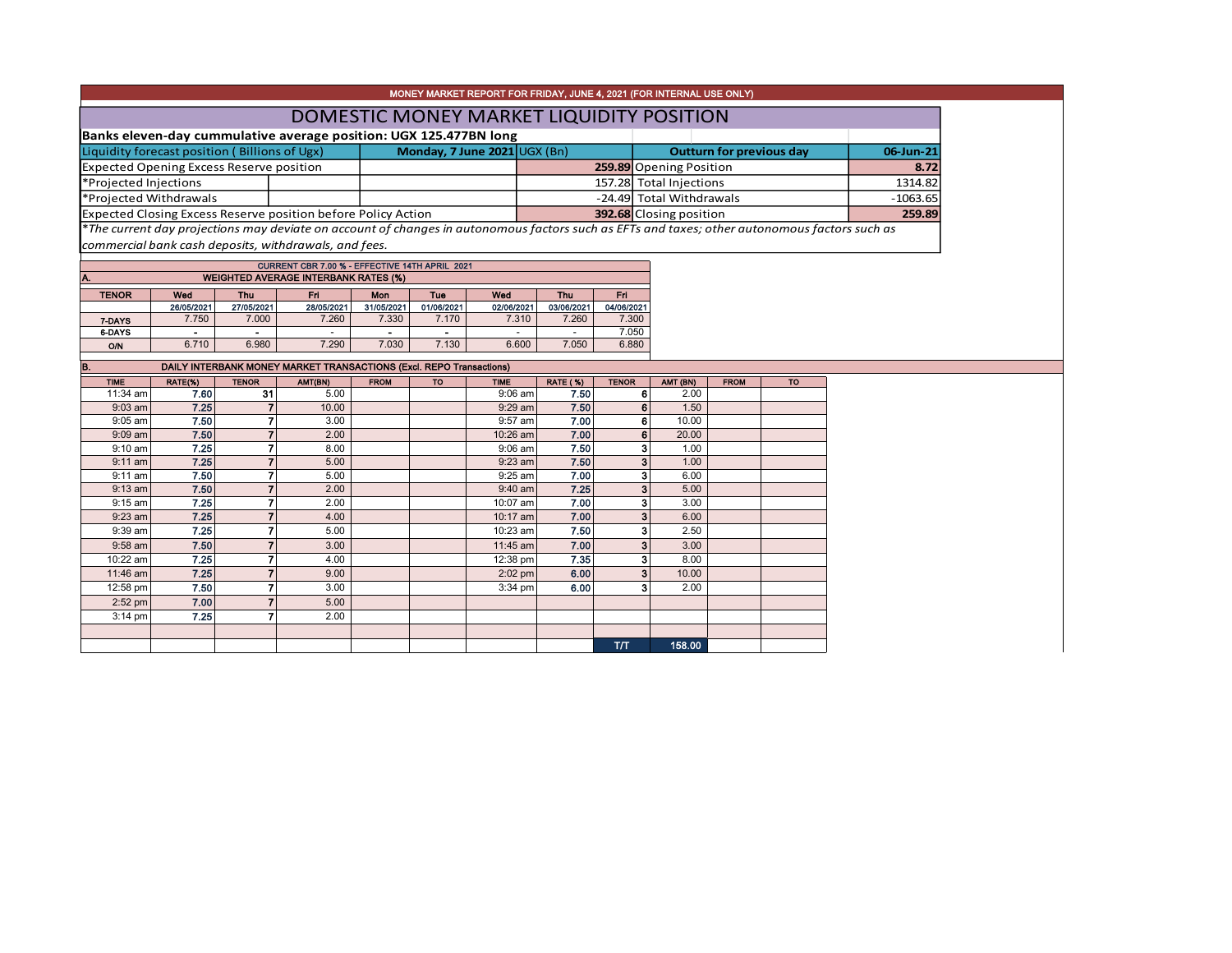C. C. CBR AND THE 7- DAY WAR INTERBANK RATES 9.000 8.000 The London Committee Committee (2007) 7.000 6.000 5.000 4.000 14/05/2021 17/05/2021 18/05/2021 19/05/2021 20/05/2021 21/05/2021 24/05/2021 25/05/2021 26/05/2021 27/05/2021 28/05/2021 31/05/2021 01/06/2021 02/06/2021 04/06/2021 • Overnight WAR -7-day WAR - CBR rate - Upper bound - Lower bound D. MONETARY POLICY OPERATIONS MATURITIES PROFILE: (10-JUNE 2021 – 08-JULY 2021)<br>DATE THUR THUR THUR THUR THUR THUR THUR TOTAL DATE THUR THUR THUR THUR THUR TOTAL 10-Jun-21 17-Jun-21 24-Jun-21 01-Jul-21 08-Jul-21 REPO | 701.81 - | - | - | - | 701.81 REV REPO - - - - - - **DEPO AUCT** 39.10 72.10 139.30 506.30 27.06 783.86 TOTALS 740.91 72.10 139.30 506.30 27.06 1,485.67 Total O/S Deposit Auction balances held by BOU up to 22 JULY 2021: UGX 1,186 BN Total O/S Repo, Reverse Repo & Deposit Auction balances held by BOU: UGX 1,888 BN (Ei) STOCK OF TREASURY SECURITIES Eii) MONETARY POLICY MARKET OPERATIONS (VERTICAL REPOS, REV-REPOS & DEPOSIT AUCTIONS) LAST TBIILS ISSUE DATE: 04-JUNE-2021 On-the-run O/S T-BILL STOCKs (Bns-UGX) **6,171.07** 07/06/2021 OMO ISSUE DATE AMOUNT WAR RANGE TENOR On-the-run O/S T-BONDSTOCKs(Bns-UGX) | 19,201.78 07/06/2021 REPO | 04-May - 187.50 7.000 | 2 TOTAL TBILL & TBOND STOCK- UGX **25,372.85** DAUT 06-May - 40.07 7.280 29 O/S=Outstanding DAUT 06-May - 500.38 7.717 56 MATURITY TOTAL STOCK YTM (%) CHANGE IN REPO 86-May - 425.00 7.**000** 7. (BN UGX) AT CUT OFF\* YTM (+/-) 10-May |- 600.50 **| 7.000** | 3 91 81.29 6.874 -0.129 REPO 11-May 283.00 7.000 2 182 410.40 9.501 0.000 DAUT 14-May - 26.75 7.662 55 364 | 5,679.38 | **10.500 | -0.200 | |**DAUT | 14-May |- 9.95 | **7.326 |** 27 2YR - 13.000 -0.550 REPO 14-May - 742.00 7.000 6 3YR | - | 12.800 | -1.197 | |REPO | 17-May|- 95.00 | **7.000 |** | 3 5YR | 1,589.27 | **15.100 | -1.400 |** |DAUT | 20-May |- 278.96 | **7.536 | |** 56 10YR 9,147.22 15.970 -0.030 DAUT 20-May - 2.98 7.328 28 15YR 7,447.58 14.400 -1.700 REPO 20-May - 441.00 7.000 7 20YR 1,017.70 16.990 -0.510 REPO 21-May - 305.00 7.000 6 Cut OFF is the lowest price/ highest yield that satisfies the auction awarded amount. REPO 25-May - 222.09 7.000 2 REPO 26-May - 136.00 7.000 1<br>DAUT 27-May - 35.70 7.649 56 DAUT | 27-May|- 35.70 | **7.649** | 56 DAUT 27-May - 44.05 7.316 28

WAR-Weighted Average Rate

REPO | 27-May|- 949.00 | **7.000** | 8 DAUT | 04-Jun 83.03 7.743 | 55 REPO 04-Jun 701.00 7.000 6